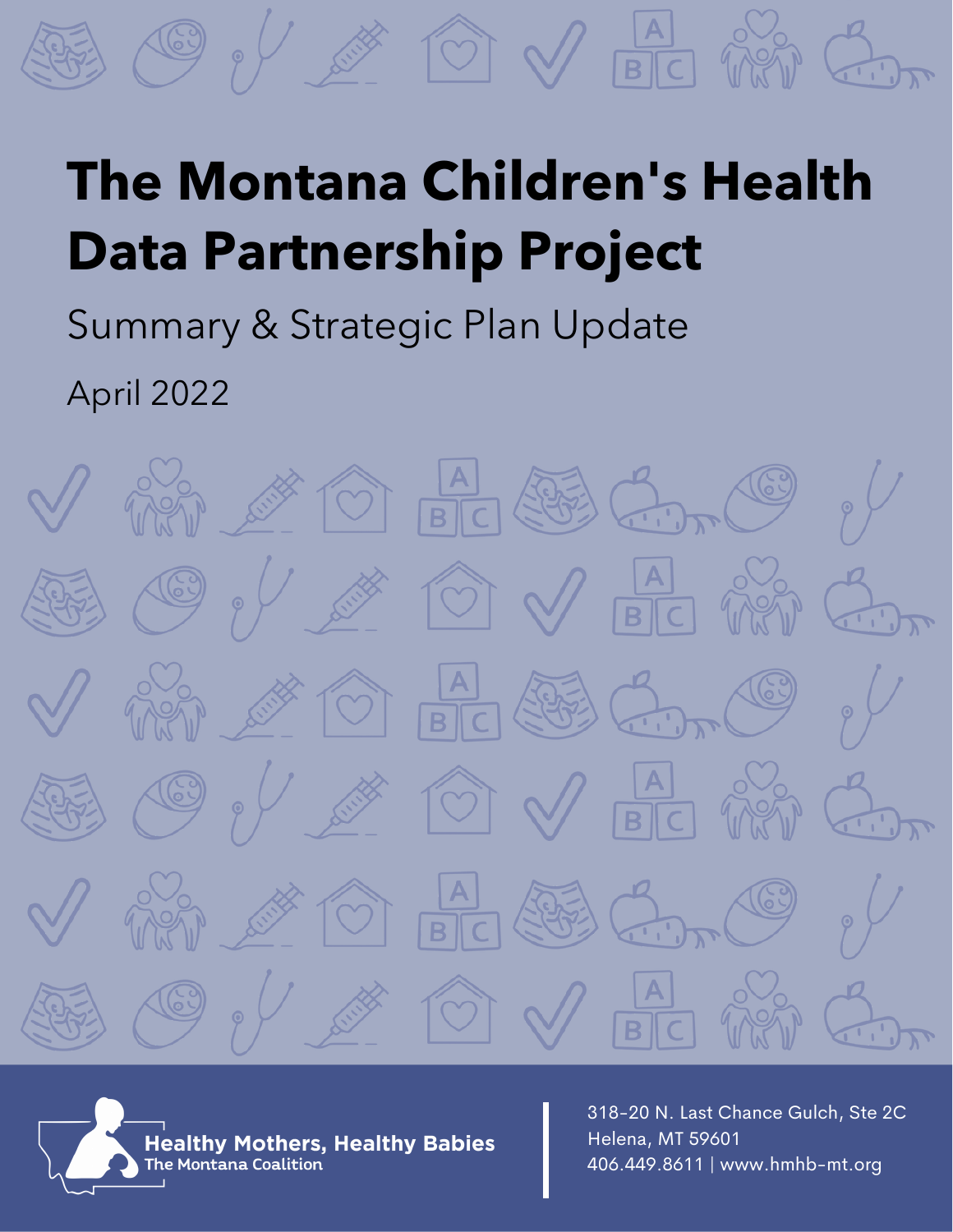In 2016, Healthy Mothers, Healthy Babies (HMHB) launched the Montana Children's Health Data Partnership Project (MHCDPP). The results of this statewide, stakeholder driven effort to better measure maternal and child health in Montana included agreement upon ten shared measures for use on a data dashboard with county-level statistics. Additionally, the group produced a strategic plan to implement and sustain the use of the data dashboard. The process resulted in a greater understanding and investment in Health Outcomes from Positive Experiences (HOPE), and increased partnership and awareness around using data to guide and gauge efforts to improve the lives of families in Montana.

In the Spring of 2019, the Montana Children's Health Data [Partnership](https://www.hmhb-mt.org/wp-content/uploads/2019/07/Designed-Data-Partnership-Document-FINAL.pdf) Project Summary and Strategic Plan was published. Since that time, HMHB has continued to steward the MCHDPP forward. This is a brief summary of the progress as of Spring 2022.

### HOPE in Montana

A key element of the MCHDPP was bringing awareness to Health Outcomes from Positive Experiences (HOPE). While studies on Adverse Childhood Experiences (ACEs) clarified the increased health, emotional, and social risks associated with exposure to childhood trauma, HOPE quantifies the impact of positive childhood experiences (PCEs) on lifelong health outcomes. Key to this, is the impact that safe, stable and nurturing relationships and environments have on optimal childhood development. In fact, emerging science reveals that PCEs can lessen the health risk associated with ACEs.

The paradigm shift, to measure both risk and protective factors associated with increasing positive outcomes in children, was considered in the design of the MCHDPP. This project has set a path to measure and grow HOPE, as well as measure and reduce risk, for local health improvement and collaborative efforts with a pregnancy and early childhood population focus.

To establish a baseline for measuring HOPE more broadly in Montana, HMHB and DPHHS partnered to include CDC-approved HOPE measures into the 2019 BRFSS survey. The data provides population-level data on resiliency and family engagement in Montana. A report, titled "HOPE in Montana" will be completed in the fall 2022. In this initial exploration of the data, a broad array of risk and protective factors and associations would be looked at to establish direction for future work on the potential for HOPE in Montana.



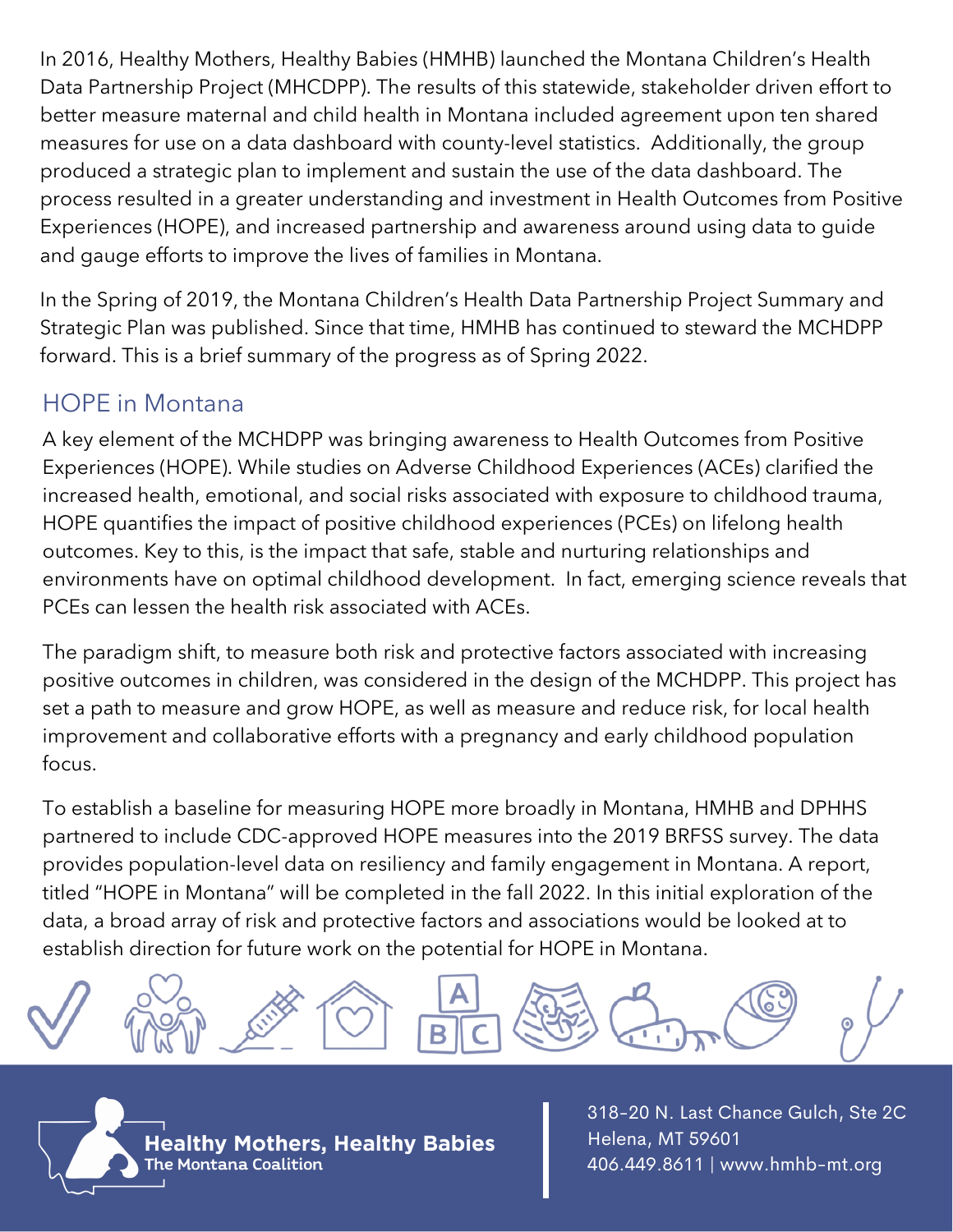## Development of the Dashboard

HMHB has worked in close partnership with Montana KIDS COUNT to bring the Data Dashboard envisioned in the original report and proposal to life. KIDS COUNT assisted HMHB in further defining and identifying existing data sources to serve as indicators for each of the ten MCHDPP measures. KIDS COUNT is committed to requesting data for the MCHDPP measures and making that data publicly available on the KIDS COUNT Data Center. When possible, data was requested for a few years prior to when this work began in order to better understand trends in the data. In the fall of 2021, KIDS COUNT onboarded a MPH student who began work on the dashboard as part of their captstone project. KIDS COUNT worked with local collaborative groups in Montana to better understand data needs for our audience, develop a prototype for the dashboard, and ensure it was user-friendly. From that prototype, a full dashboard was developed and will be hosted on the KIDS COUNT website into the future. Tutorial videos are available for four of the MCHDPP measures to help orient new users to the dashboard. The dashboard became publicly accessible in April and will be updated according to a data maintenance schedule.

# Promoting Use of the Dashboard in Local Community Efforts

HMHB followed the strategic plan over a two-year period and piloted implementation of the use of the MCHDPP measures and dashboard into two counties in Montana: Big Horn and Missoula.

#### Missoula

HMHB has provided technical support to the Healthy Start Coalition of Missoula County in support of their local home visiting collaboration efforts. In 2021, HMHB convened a series of meetings with the Missoula Home Visiting Committee, a pre-existing group of the five home visiting providing organizations in the county. The goals of the meetings were to find ways to use data to better understand and demonstrate the impact of home visiting in Missoula County. As home visiting generally has rigorous data collection, the group began by collecting data points across the models and creating a cross walk to understand the comparison possibilities between models.



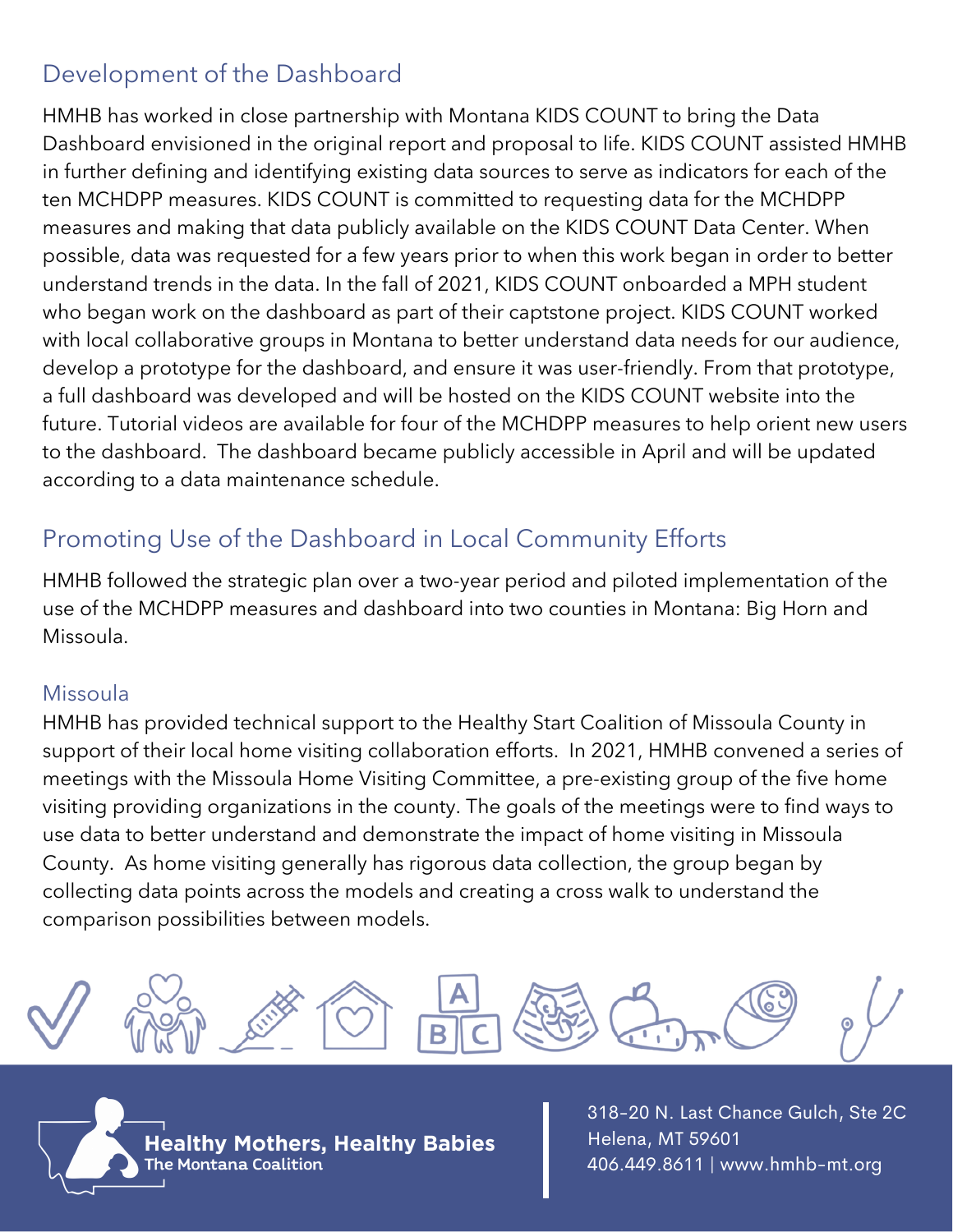One area of consistent data collection is location of the family. It was observed that the more urban zip codes served had more families than more rural zip codes. Currently, the work is focusing on gaining a clearer picture of who is receiving home visiting services to assist the committee in more targeted outreach, particularly to more rural areas.

The group also identified the overlap between the MCHDPP and public health department accreditation work and will continue to explore how the MCHDPP can be used to meet accreditation requirements.

#### Big Horn

HMHB provided technical assistance to the Big Horn County Best Beginnings Coalition (BHCBBC) in 2021 to support incorporating MCHDPP measures into their local work. Through a series of meetings between July and December of 2021, HMHB supported the coalition in choosing two measures, including increasing high quality child care and increasing postpartum follow up, to incorporate in their upcoming planning.

The initial planning meeting in June started with a review of the dashboard measures in Big Horn County and a discussion of each data source. HMHB worked with the coalition coordinator to identify areas of overlap between the MCHDPP measures and the current work of the coalition. After initial discussions of the measures, the group agreed that while child care was a very pressing need and an area of strong possible impact in Big Horn County, they would be unable to move the needle on that indicator given the current availability of licensed child care in their county. As of December 15th, 2021, there were no STAR 3 facilities in Big Horn County and only 4 licensed child care providers with 87 slots, serving approximately 10% of the eligible children. In conversation, BHCBBC and HMHB both value high quality child care and agree that it should be the long term goal, but it was necessary to adjust given local needs. In order to move the county towards the goal of having high quality STAR 3 providers, it was necessary to first support and expand the current licensed providers in the county. As such, HMHB, in consultation with stakeholders, determined that the dashboard would use the number of licensed child care providers, as opposed to the STAR 3 rating, as the indicator.